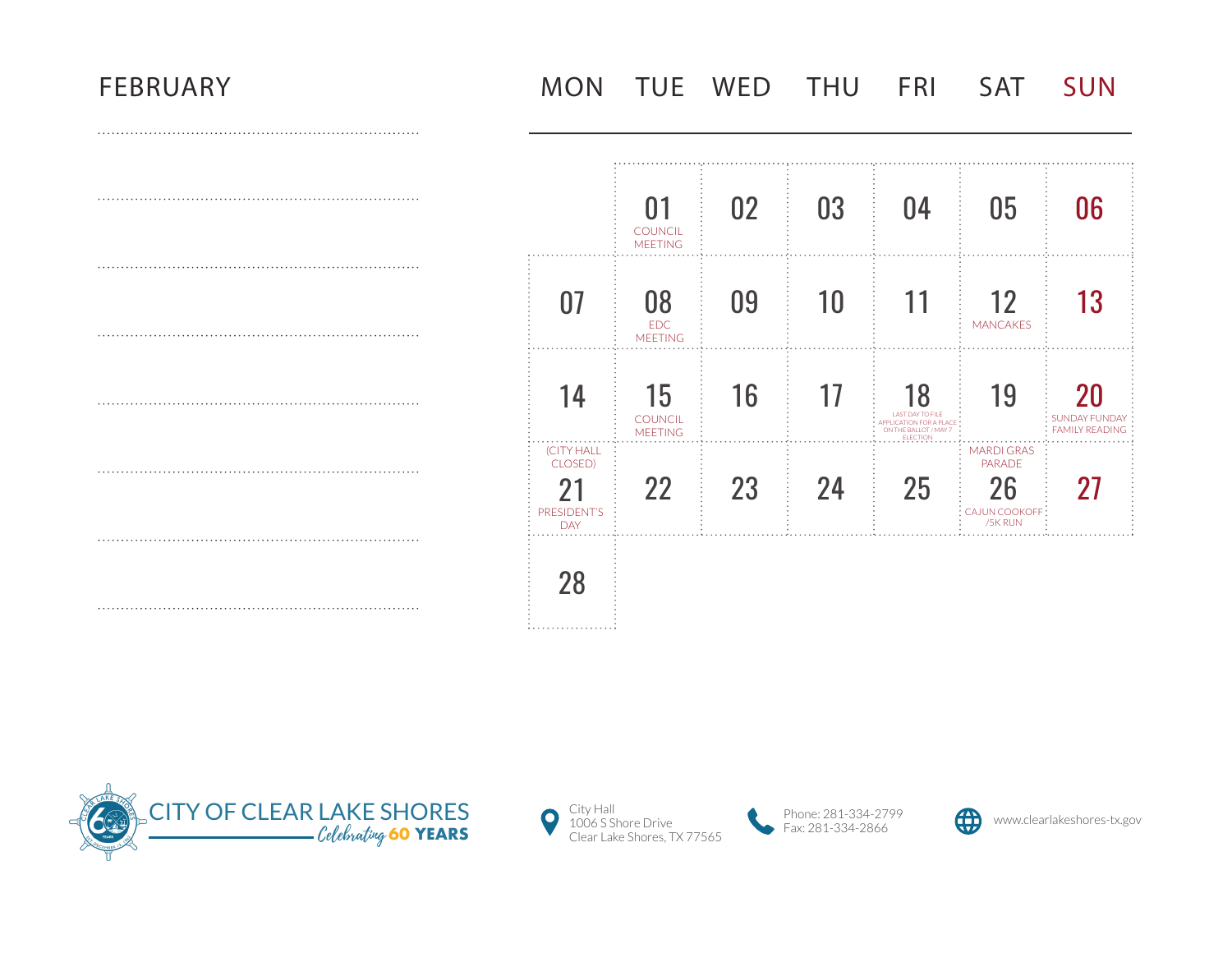## MARCH MON TUE WED THU FRI SAT SUN

| CLS SHORELINE CLEANUP DAY - TBD |  |
|---------------------------------|--|
|                                 |  |
|                                 |  |

|    | $01\,$<br><b>COUNCIL</b><br><b>MEETING</b>                                                                                    | 02 | 03 | 04 | 05 | 06                                             |
|----|-------------------------------------------------------------------------------------------------------------------------------|----|----|----|----|------------------------------------------------|
| 07 | 08<br><b>EDC</b><br><b>MEETING</b>                                                                                            | 09 | 10 | 11 | 12 | 13<br><b>DAYLIGHT</b><br><b>SAVING TIME</b>    |
| 14 | SPRING BREAK: SPRING BREAK: SPRING BREAK: SPRING BREAK: SPRING BREAK: SPRING BREAK:<br>15<br><b>COUNCIL</b><br><b>MEETING</b> | 16 | 17 | 18 | 19 | 20                                             |
| 21 | 22                                                                                                                            | 23 | 24 | 25 | 26 | 27<br><b>SUNDAY FUNDAY</b><br>: FAMILY READING |
| 28 | 29                                                                                                                            | 30 | 31 |    |    |                                                |







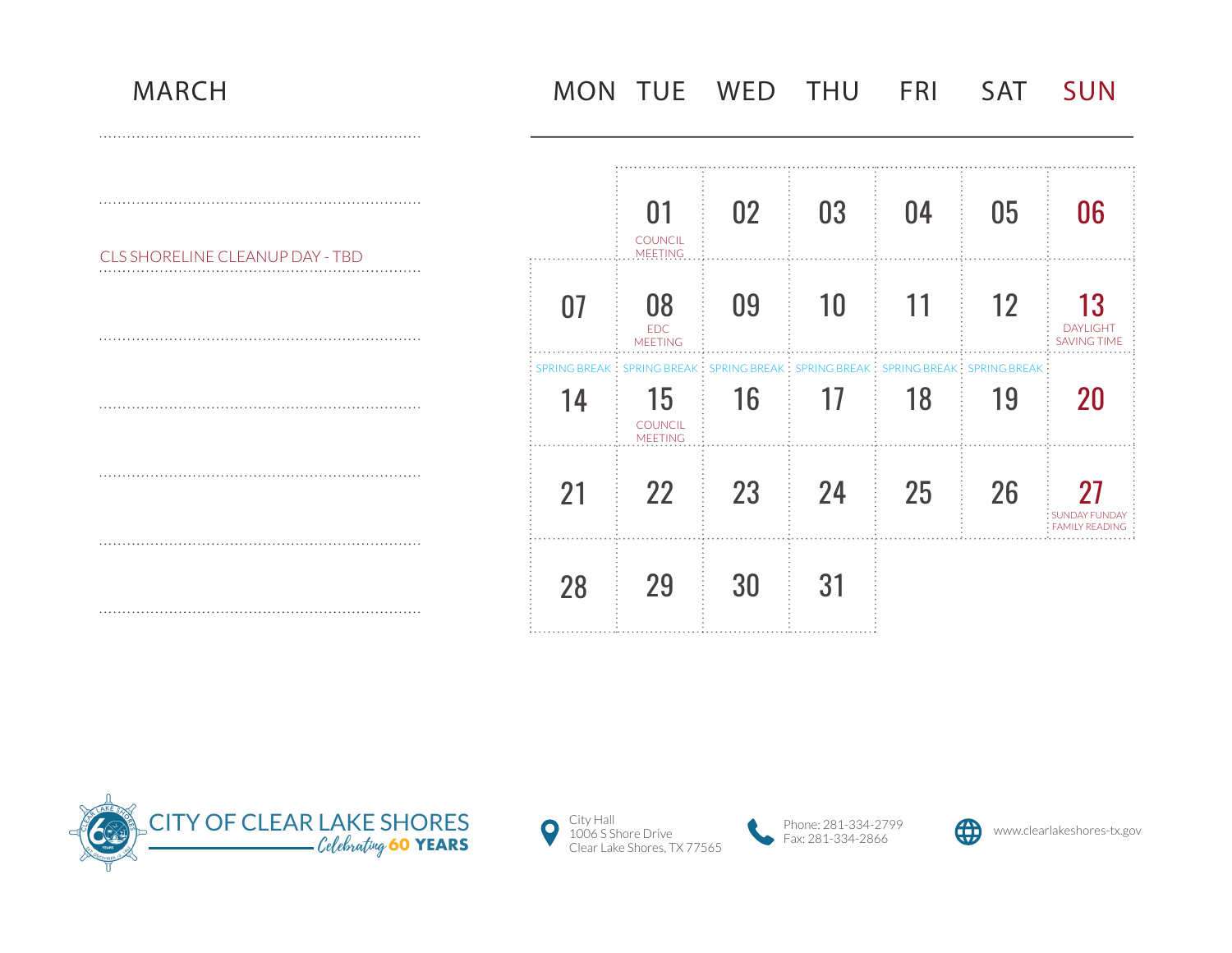## APRIL: MON TUE WED THU FRI SAT SUN

| CLS CLEANUP WEEKEND & ISLAND WIDE<br><b>GARAGE SALE - SATURDAY, APRIL 2</b><br>MEET THE CANDIDATES - TBD |                                                                         |                                        |    |                                                                         | 01                                           | 02<br><b>JAMMINON</b><br><b>JARBOE</b>                                            |                                               |
|----------------------------------------------------------------------------------------------------------|-------------------------------------------------------------------------|----------------------------------------|----|-------------------------------------------------------------------------|----------------------------------------------|-----------------------------------------------------------------------------------|-----------------------------------------------|
|                                                                                                          |                                                                         |                                        |    |                                                                         |                                              |                                                                                   |                                               |
|                                                                                                          | 04                                                                      | 05<br><b>COUNCIL</b><br><b>MEETING</b> | 06 | 07<br><b>LAST DAY TO</b><br><b>REGISTER TO VOTE</b><br>-MAY 7 ELECTIONS | 08                                           | 09                                                                                | <b>SUNDAY FUNDAY</b><br><b>FAMILY READING</b> |
|                                                                                                          |                                                                         | 12<br><b>EDC</b><br><b>MEETING</b>     | 13 | 14                                                                      | 15<br><b>GOOD FRIDAY</b><br>CITY HALL CLOSED | 16                                                                                | <b>HAPPY</b><br><b>EASTER</b>                 |
|                                                                                                          | 18                                                                      | 19<br><b>COUNCIL</b><br><b>MEETING</b> | 20 | 21                                                                      | 22                                           | 23                                                                                |                                               |
|                                                                                                          | 25<br><b>FIRST DAY</b><br><b>EARLY VOTING</b><br><b>MAY 7 ELECTIONS</b> | 26                                     | 27 | 28                                                                      | 29                                           | <b>PICNIC AT</b><br><b>JARBOE</b><br>30<br>60TH ANNIVERSARY<br><b>CELEBRATION</b> |                                               |





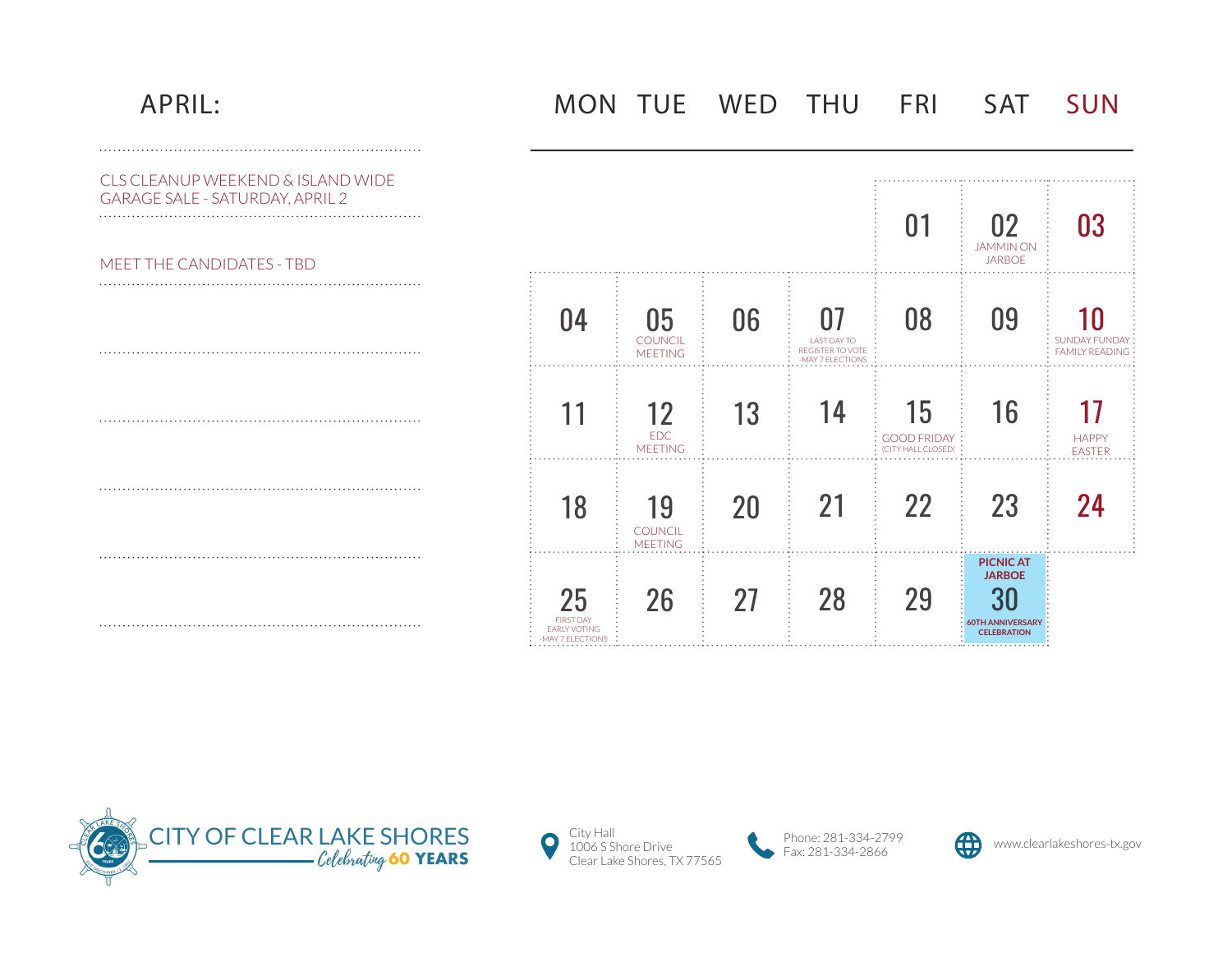ICE CREAM SOCIAL - TBD

|                                                  |                                                                                                           |    |                                           |    |                                                                           | 01                                                                    |
|--------------------------------------------------|-----------------------------------------------------------------------------------------------------------|----|-------------------------------------------|----|---------------------------------------------------------------------------|-----------------------------------------------------------------------|
| 02                                               | <b>LAST DAY</b><br><b>EARLY VOTING</b><br><b>MAY 7 ELECTIONS</b><br>3<br><b>COUNCIL</b><br><b>MEETING</b> | 04 | 05                                        | 06 | <b>ELECTION DAY</b><br>7AM-7PM<br>07<br><b>JAMMIN ON</b><br><b>JARBOE</b> | 08<br><b>MOTHER'S DAY</b>                                             |
| 09                                               | 10<br><b>EDC</b><br><b>MEETING</b>                                                                        | 11 | 12                                        | 13 | 14                                                                        | 15<br><b>NATIONAL PEACE</b><br><b>OFFICERS</b><br><b>MEMORIAL DAY</b> |
| 16                                               | 17<br><b>COUNCIL</b><br><b>MEETING</b>                                                                    | 18 | 19                                        | 20 | 21                                                                        | 22<br><b>SUNDAY FUNDAY</b><br><b>FAMILY READING</b>                   |
| 23                                               | 24                                                                                                        | 25 | 26<br><b>LAST DAY OF</b><br><b>SCHOOL</b> | 27 | 28                                                                        | 29                                                                    |
| 30<br><b>MEMORIAL DAY:</b><br>(CITY HALL CLOSED) | 31                                                                                                        |    |                                           |    |                                                                           |                                                                       |







. . . . . . . . . . . . . . . . . .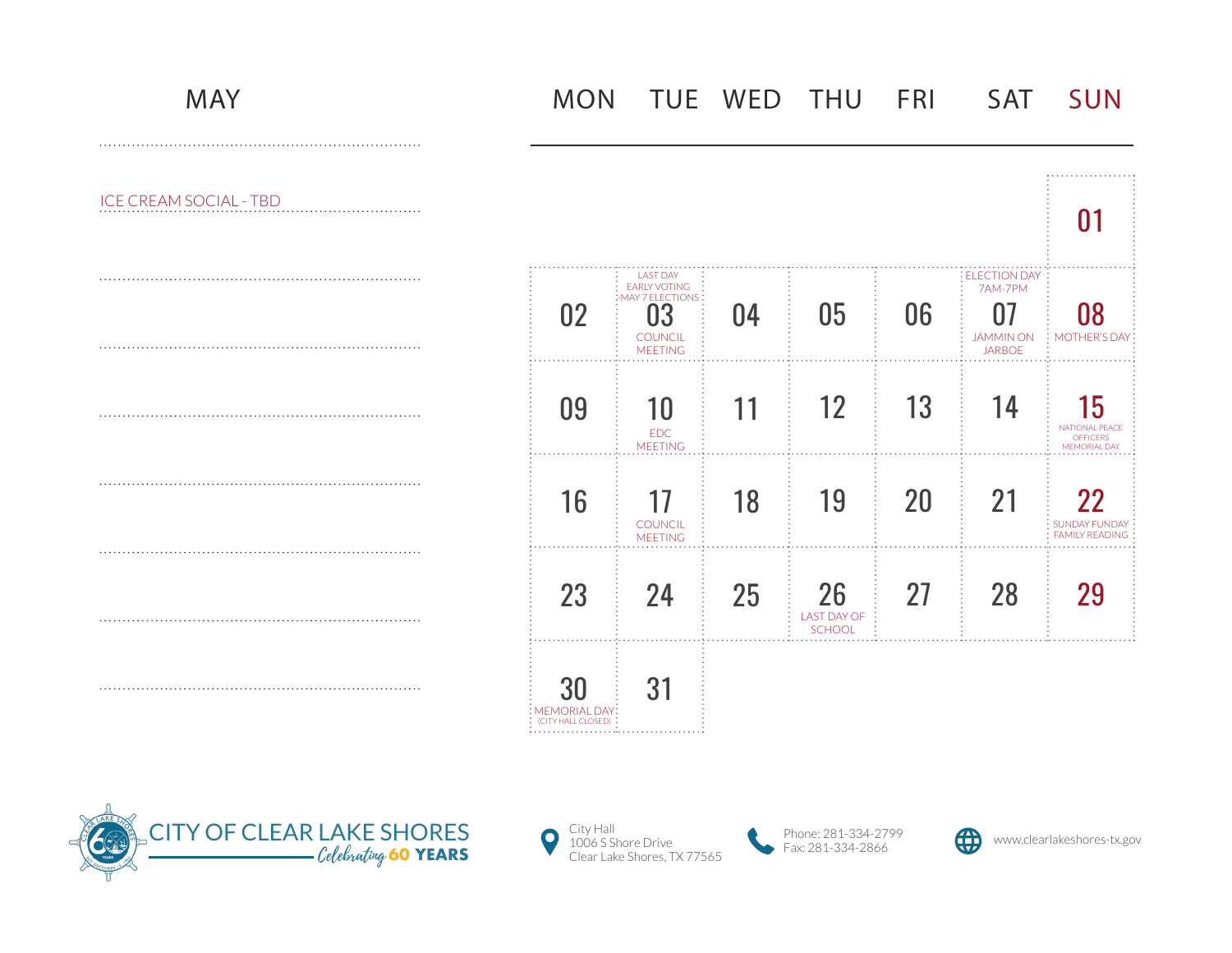MON TUE WED THU FRI SAT SUN

|    |                                                       | 01<br><b>HURRICANE</b><br>:SEASON BEGINS: | 02 | 03 | 04<br><b>JAMMIN ON</b><br><b>JARBOE</b> | 05                        |
|----|-------------------------------------------------------|-------------------------------------------|----|----|-----------------------------------------|---------------------------|
| 06 | 07<br><b>COUNCIL</b><br><b>MEETING</b>                | 08                                        | 09 | 10 | 11                                      | 12                        |
| 13 | <b>FLAG DAY</b><br>14<br><b>EDC</b><br><b>MEETING</b> | 15                                        | 16 | 17 | 18                                      | 19<br><b>FATHER'S DAY</b> |
| 20 | 21<br><b>COUNCIL</b><br><b>MEETING</b>                | 22                                        | 23 | 24 | 25                                      | 26                        |
| 27 | 28                                                    | 29                                        | 30 |    |                                         |                           |





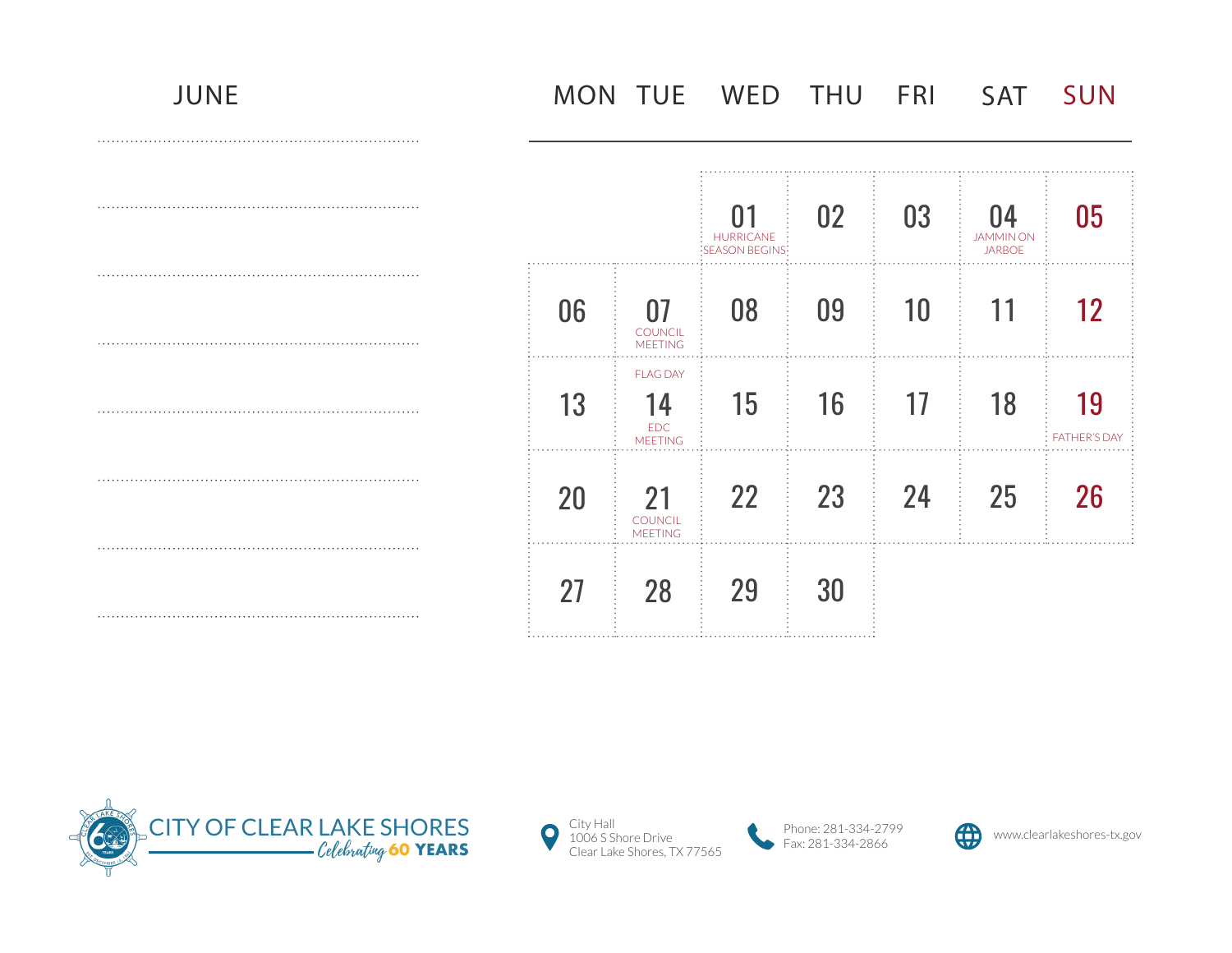|                                                          |                                        |    |    | 01 | : 4TH OF JULY GOLF:<br><b>CART PARADE</b><br>02<br><b>JAMMINON</b><br><b>JARBOE</b>                | 03 |
|----------------------------------------------------------|----------------------------------------|----|----|----|----------------------------------------------------------------------------------------------------|----|
| :INDEPENDENCE:<br><b>DAY</b><br>04<br>(CITY HALL CLOSED) | 05<br>COUNCIL<br><b>MEETING</b>        | 06 | 07 | 08 | 09                                                                                                 | 10 |
| 11                                                       | 12<br><b>EDC</b><br><b>MEETING</b>     | 13 | 14 | 15 | 16                                                                                                 | 17 |
| 18                                                       | 19<br><b>COUNCIL</b><br><b>MEETING</b> | 20 | 21 | 22 | 23<br><b>FIRST DAY TO FILE</b><br>APPLICATION FOR A PLACE<br>ON THE BALLOT<br>-NOVEMBER 8 ELECTION | 24 |
| 25                                                       | 26                                     | 27 | 28 | 29 | 30                                                                                                 | 31 |





Phone: 281-334-2799<br>1934-2866 Fax: 281-334-2866

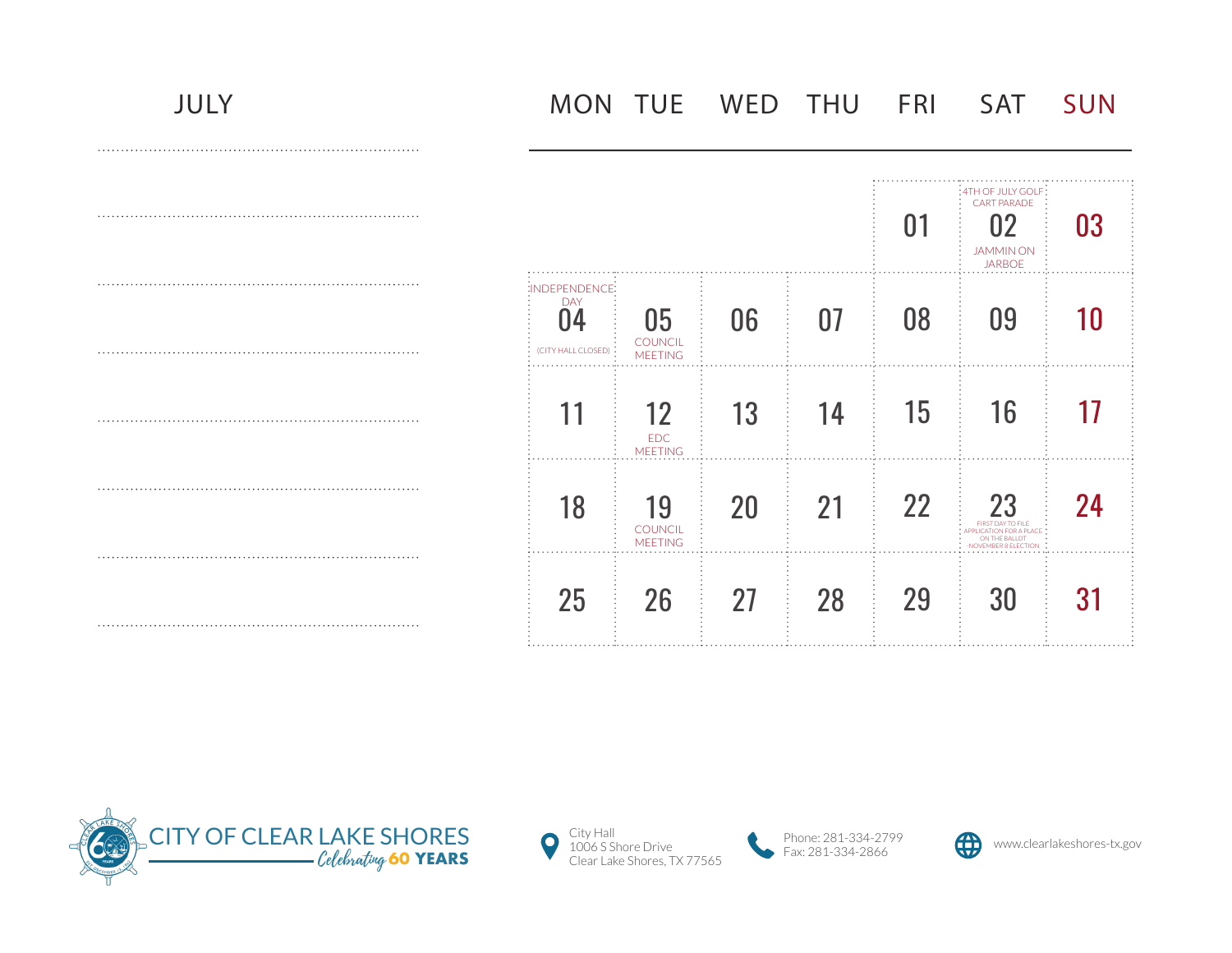# AUGUST MON TUE WED THU FRI SAT SUN

| <b>BACK TO SCHOOL - TBD</b> | 01                                                                                                | 02<br><b>COUNCIL</b><br><b>MEETING</b> | 03              | 04              | 05 | 06<br><b>JAMMINON</b><br><b>JARBOE</b> |                                               |
|-----------------------------|---------------------------------------------------------------------------------------------------|----------------------------------------|-----------------|-----------------|----|----------------------------------------|-----------------------------------------------|
|                             | 08                                                                                                | 09<br><b>EDC</b><br><b>MEETING</b>     | 10 <sup>°</sup> |                 | 12 | 13                                     |                                               |
|                             | 15                                                                                                | 16<br><b>COUNCIL</b><br><b>MEETING</b> | 17              | 18              | 19 | 20                                     | <b>SUNDAY FUNDAY</b><br><b>EAMILY READING</b> |
|                             | 22<br><b>LAST DAY TO FILE</b><br>APPLICATION FOR A PLACE<br>ON THE BALLOT<br>-NOVEMBER 8 ELECTION | 23                                     | 24              | 25 <sub>2</sub> | 26 | 27                                     |                                               |
|                             | 29                                                                                                | 30                                     | 31              |                 |    |                                        |                                               |





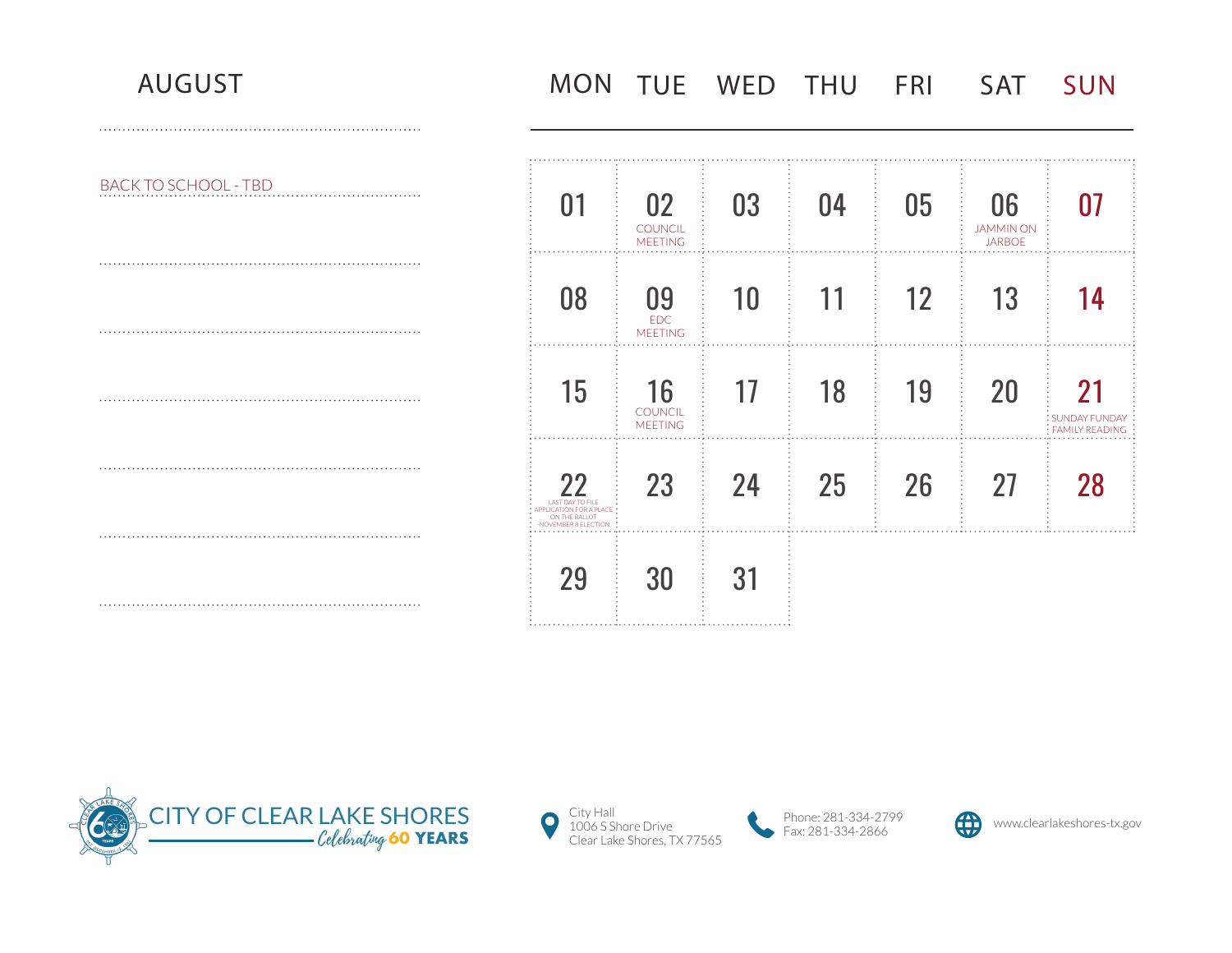|                                              |                                        |    | 01 | 02 <sub>2</sub> | 03<br><b>JAMMINON</b><br><b>JARBOE</b> | 04                                                  |
|----------------------------------------------|----------------------------------------|----|----|-----------------|----------------------------------------|-----------------------------------------------------|
| 05<br><b>LABOR DAY</b><br>(CITY HALL CLOSED) | 06<br>COUNCIL<br><b>MEETING</b>        | 07 | 08 | 09              | 10                                     | 11                                                  |
| 12                                           | 13<br><b>EDC</b><br><b>MEETING</b>     | 14 | 15 | 16              | 17                                     | 18                                                  |
| 19                                           | 20<br><b>COUNCIL</b><br><b>MEETING</b> | 21 | 22 | 23              | 24                                     | 25<br><b>SUNDAY FUNDAY</b><br><b>FAMILY READING</b> |
| 26                                           | 27                                     | 28 | 29 | 30              |                                        |                                                     |





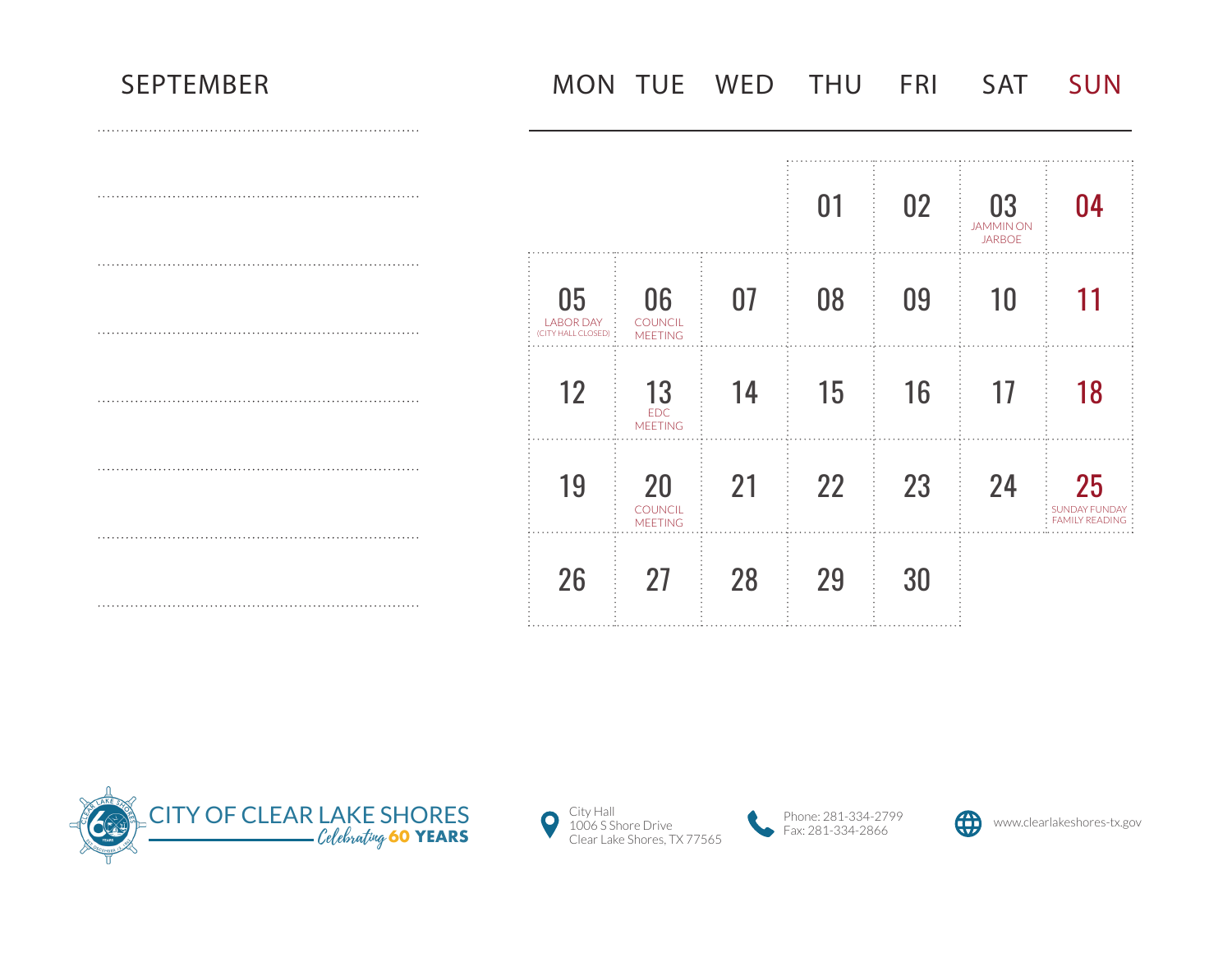

|                                                        |                                                                                                |                                        |           |    | 01<br><b>JAMMINON</b><br><b>JARBOE</b> |                                                     |
|--------------------------------------------------------|------------------------------------------------------------------------------------------------|----------------------------------------|-----------|----|----------------------------------------|-----------------------------------------------------|
|                                                        |                                                                                                |                                        |           |    |                                        |                                                     |
| 03<br>.                                                | 04<br><b>NATIONAL</b><br>NIGHT OUT<br>.                                                        | 05<br><b>COUNCIL</b><br><b>MEETING</b> | 06        | 07 | 08                                     |                                                     |
| 10<br>:COLUMBUS DAY:<br>(CITY HALL CLOSED) :           | EDC<br><b>MEETING</b><br><b>LAST DAY TO REGISTER</b><br><b>TO VOTE</b><br>-NOVEMBER 8 ELECTION | 12                                     | 13        | 14 | 15                                     | 16<br><b>SUNDAY FUNDAY</b><br><b>FAMILY READING</b> |
| 17                                                     | 18<br><b>COUNCIL</b><br><b>MEETING</b>                                                         | 19                                     | <b>20</b> | 21 | 22<br>:BBQ COOK OFF:                   | 23                                                  |
|                                                        |                                                                                                |                                        |           |    |                                        |                                                     |
| 24<br>FIRST DAY<br>EARLY VOTING<br>NOVEMBER 8 ELECTION | 25                                                                                             | 26                                     | 27        | 28 | 29                                     |                                                     |
| <b>HALLOWEEN!</b><br>.                                 |                                                                                                |                                        |           |    |                                        |                                                     |







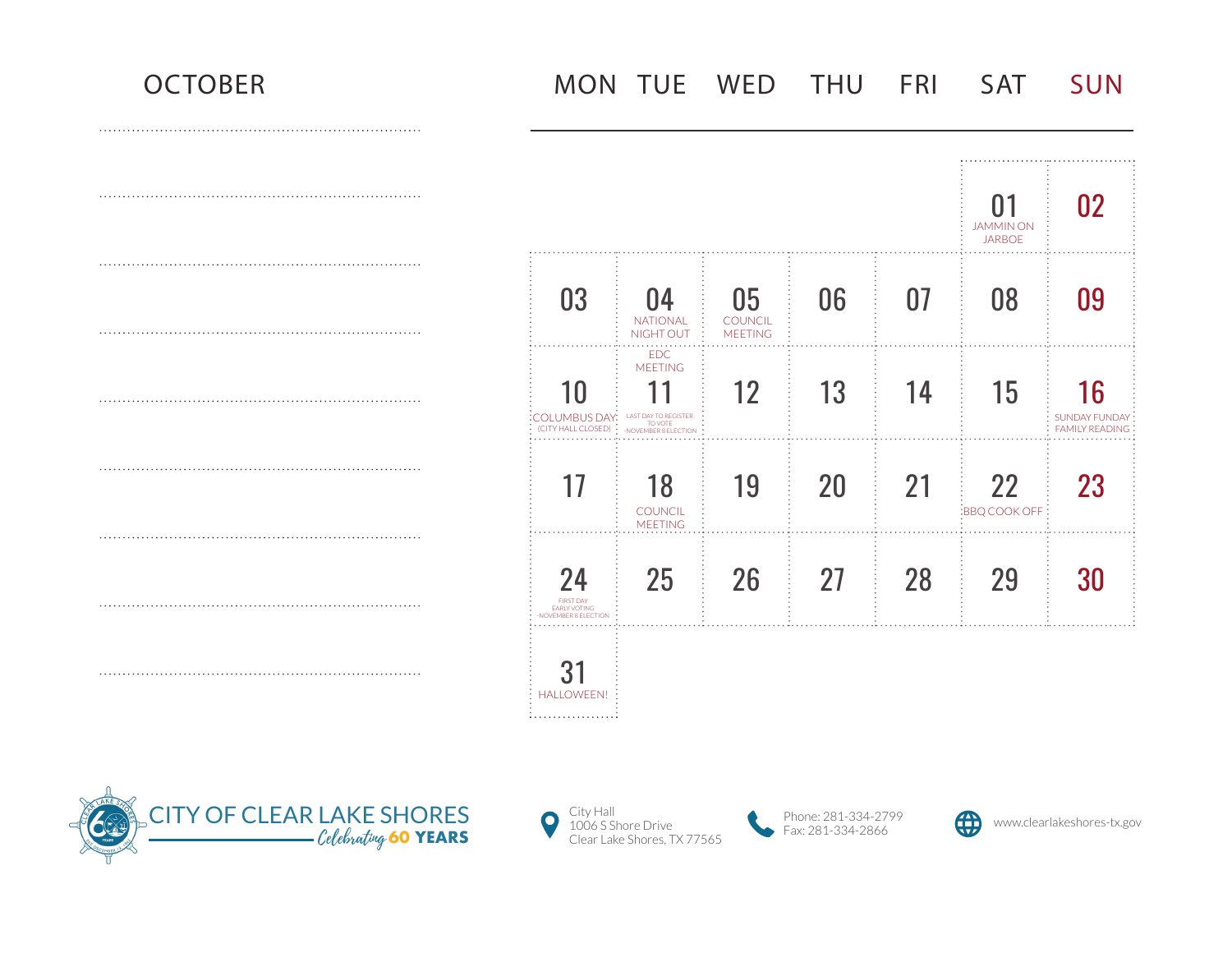BAY AREA TX HEART WALK - MAYORS WITH HEART - TBD

# NOVEMBER MON TUE WED THU FRI SAT SUN

03 05 01 02 04 06 **COUNCIL** DAYLIGHT LAST DAY EARLY VOTING MEETING SAVING TIME -NOVEMBER 8 ELECTION ELECTION DAY 07 08 09 10 11 12 13 EDC VETERANS DAY THANKSGIVING (CITY HALL CLOSED) MEETING DINNER. . . . . . . . . . . . . . . . . . . . . . . . . . . . . . . . . . . . . . . . . . . . . . . . . . . . . 14 15 16 17 18 19 20 **COUNCIL** MEETING .<br>: THANKSGIVING: DAY 23 24 21 22 25 26 27 (CITY HALL CLOSED) (CITY HALL CLOSED) . . . . . . . . . . . . . . . . . . . . . . . . . . . . . . . . . . . . 28 29 30